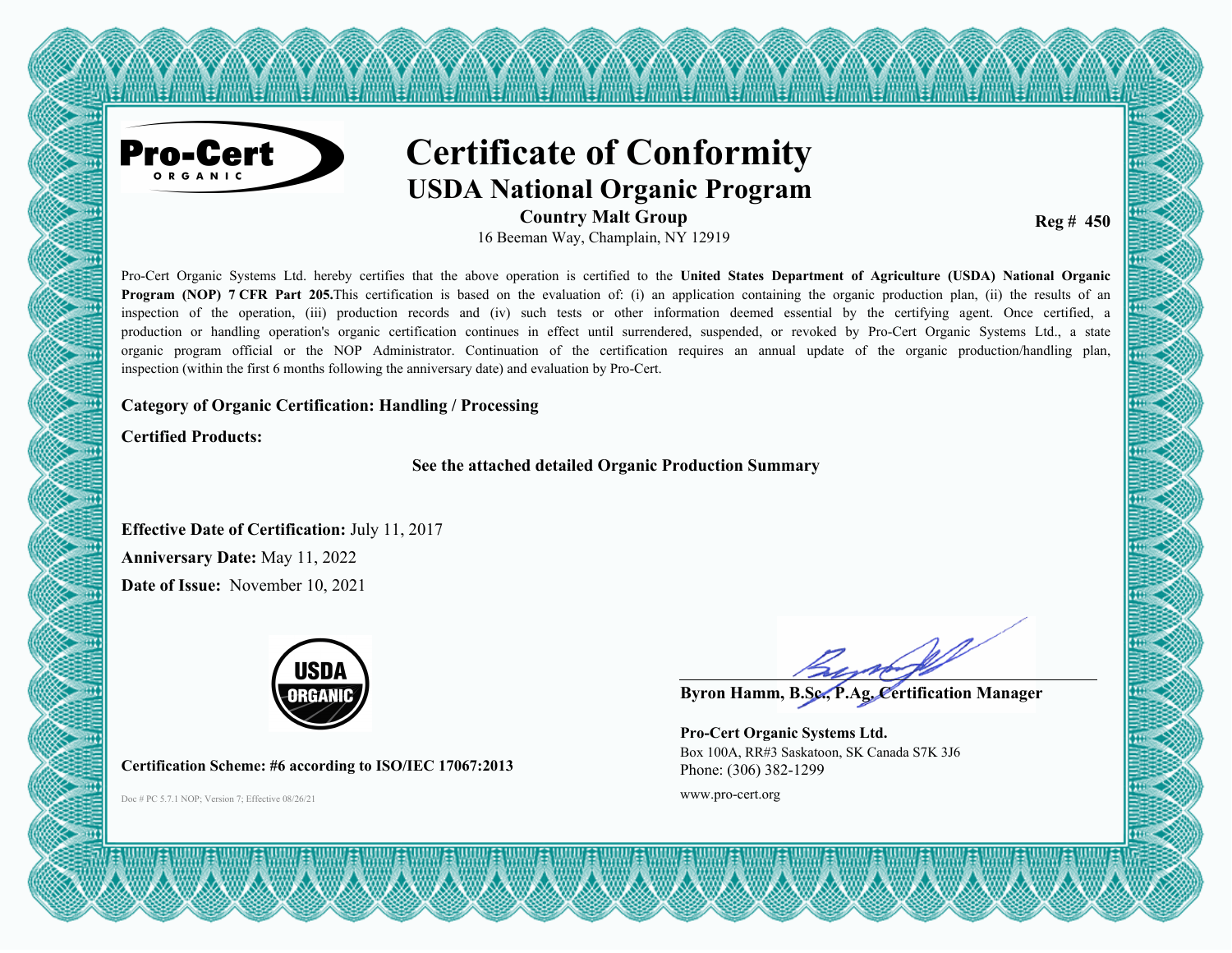

## **Organic Production Summary**

#### **Country Malt Group**

**Reg # 450**

16 Beeman Way, Champlain, NY 12919

Pro-Cert Organic Systems Ltd. (Pro-Cert) offers certification to a range of programs including the **Canada Organic Regime (COR (310) and/or COR (312))**, the United States Department of Agriculture **National Organic Program (NOP)** and the **Quebec Organic Program (CARTV)**. This document is part of the Certificate(s) of Conformity and summarizes the certification status of each organic products and their compliance with these organic programs and equivalency arrangements in this certification period. **USCOEA** confirms products are certified in accordance with the terms of the US Canada Organic Equivalency Arrangement. **EU EQ** confirms products are found to be equivalent to **European Union Regulations 834/07 & 889/08**. **JAS EQ** confirms products are found to be equivalency to the **Japan Agricultural Standards**.

**Inspection Date:** September 15, 2021

**Initial Date of Certification:** July 11, 2017

**Date of Issue:** November 10, 2021

#### **Organic**

| <b>Products</b> | <b>Brand Name</b>       | <b>Organic Programs</b> |              |     |              | <b>Equivalency Arrangements</b> |       |               |  |
|-----------------|-------------------------|-------------------------|--------------|-----|--------------|---------------------------------|-------|---------------|--|
|                 |                         | COR<br>(310)            | COR<br>(312) | NOP | <b>CARTV</b> | <b>USCOEA</b>                   | EU EO | <b>JAS EQ</b> |  |
| 2 Row Malt      | Canada Malting Co. Ltd. |                         |              | ⋉   |              | $\times$                        |       |               |  |